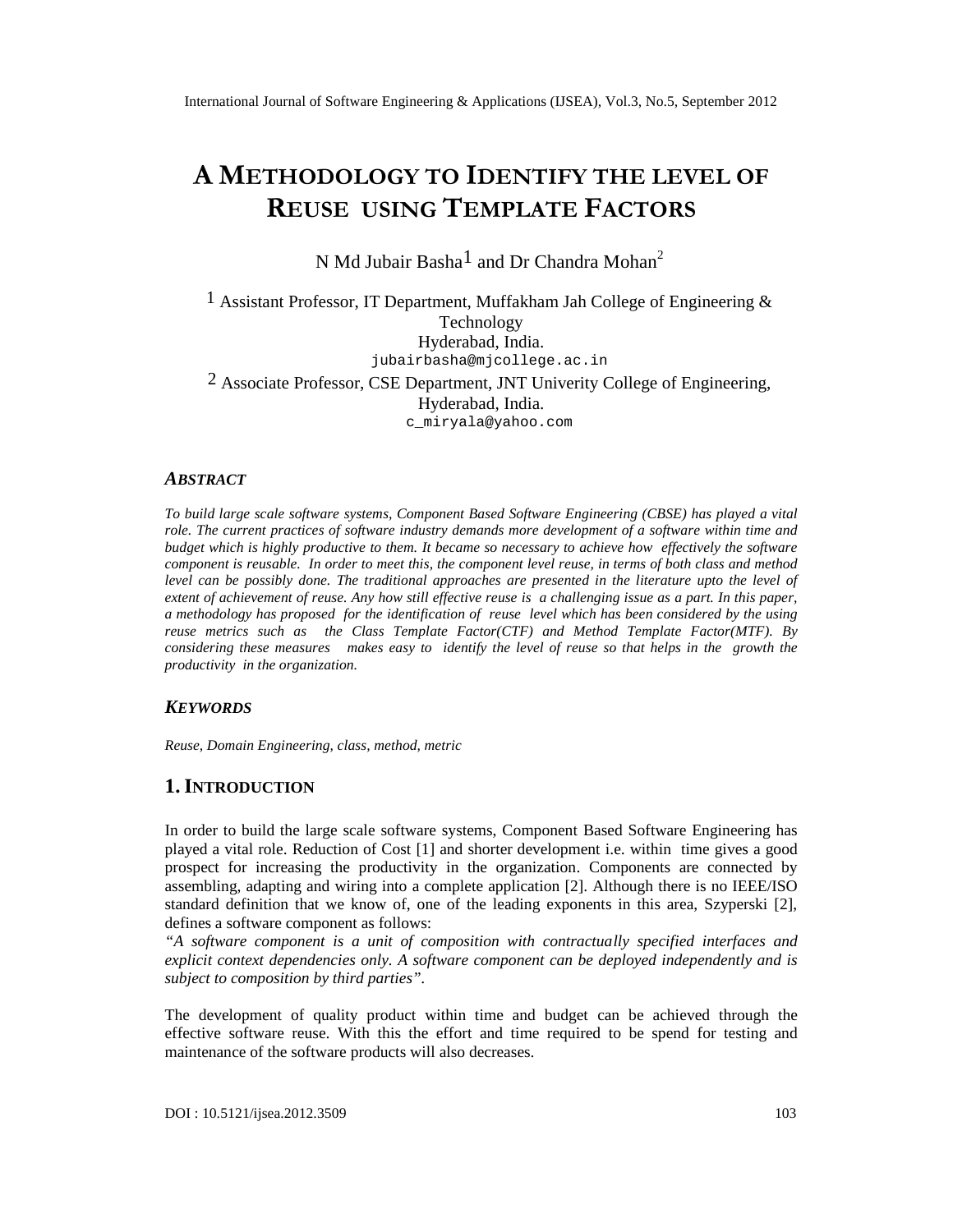Different methods and tools are proposed in the literature which provides only subset of operation requirements of effective software reuse. Though some of the approaches needs identify the metrics for the components[21] both at class level and methods level. In this paper, a methodology for identification of reuse level has been considered by the approach of reuse metrics considering the Class Template Factor(CTF) and Method Template Factor(MTF). The remaining part of this paper is organized as follows: section-2 presents the advantages of reusing software systems, section-3 describes about the domain engineering with its process and approaches for the domain engineering, section-4 describes about the reuse metrics for identifying reuse level and the implementation of those metrics on the HR Portal System These metrics measures about the reuse level in both class and method wise. and section -5 concludes the paper.

## **2. SOFTWARE REUSE**

Software Reuse is the use of available software i.e. legacy software or to build a new software from software knowledge which is already existing. Reusable assets might be any one of the both i.e. legacy software or software knowledge. Reusability is a property of a software asset that indicates it's probability of reuse [3]. Software Reuse means the process that use "designed software for reuse" again and again for many times [4]. The advantage of reusing a software is to manage the complexity of software development, improvement in product quality and makes faster production in the organization.

Recently, design reuse has become popular with (object-oriented) class libraries, application frameworks, design patterns and along with the source code [5]. Jianli et al. proposed two complementary methods for reusing existing components. Among them one allows component evolution itself, which is achieved with binary class level inheritance across component modules. The other is by defined semantic entity so that they can be assembled at compile time or bind at runtime. Although component containment still is the main reuse model that leads to contribute the software product lines development [6]. Regarding the components much information has to be grouped, maintained and processed for the extraction of the components. N Md Jubair Basha et al. [7] has proposed a strategy to identify the components using clustering approach for component reusability. After identification of the components, the proposed work leads towards the identification of level of reuse which has been occurring in the components of an application.

Software Reuse can be broadly divided into two categories viz. Product reuse and Process reuse. The product reuse contains the reuse of a software component and by producing a new component which results in the module integration and construction. The process reuse provides the reuse of legacy components from repository. These components may be either directly reused or may need a minor modification by depending it's requirements for the retrieval. The modified software component can be grouped or stored by versioning these components. The components may be classified and selected depending upon the required domain [8].

The building of a component is the basis for their use in many applications. Reuse does not meant as a side effect. Specification, construction and testing must all be done for reuse. This makes a component more expensive (up to 10 times) to develop a new software.

Several different criteria for a good component have been suggested. These criteria can be summarized in the following[2]:

• The component should represent an abstract manner. It should have high cohesion and offer only the operations needed to make it useful in an efficient manner. It must also have well defined interfaces, both syntactically and semantically. If two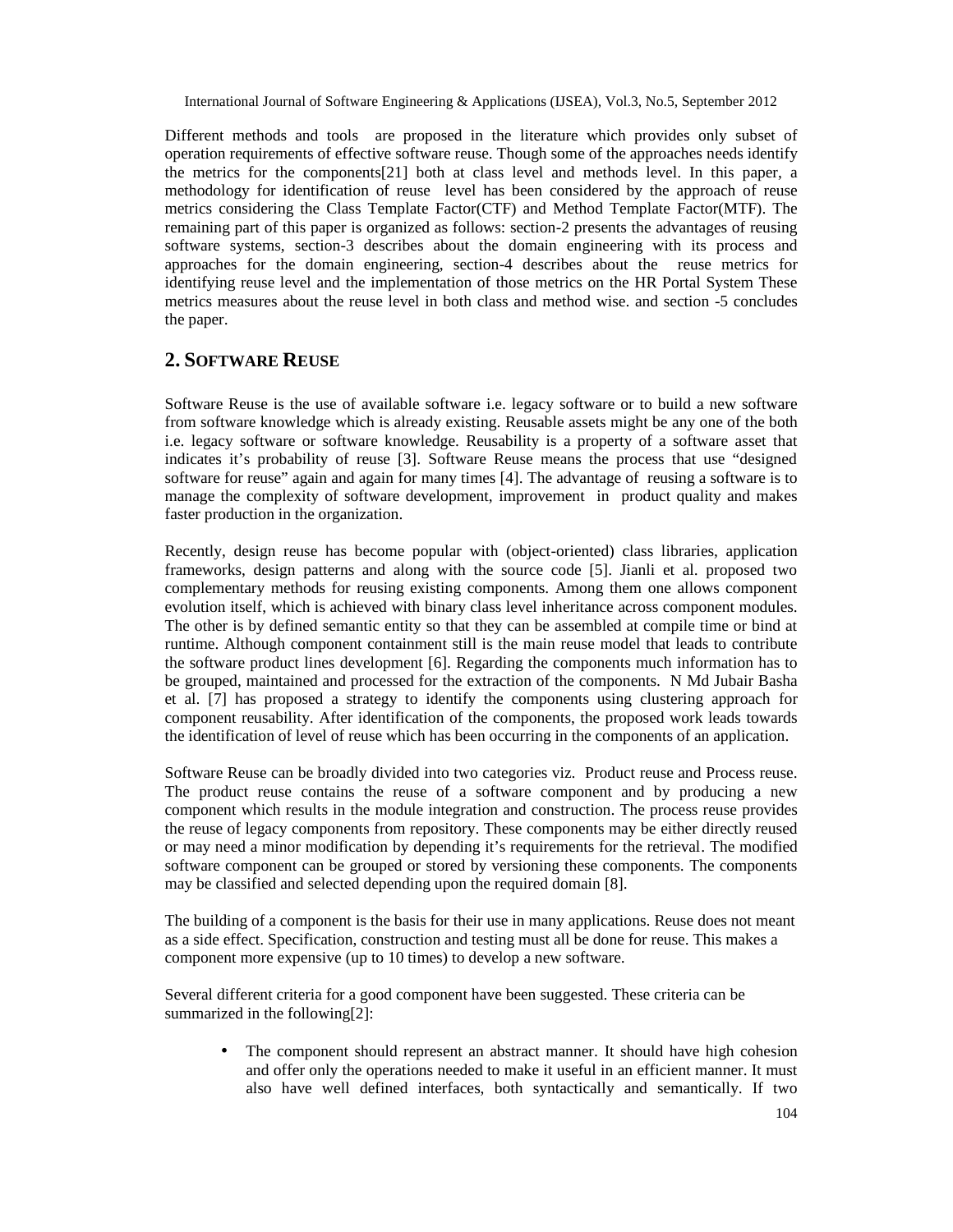operations in two different components have the same name, they should act in a similar manner. But their style should be similar to facilitate **understanding.**

- The component must be **independent** of surrounding entities; it should be loosly connected and thus have low coupling to other units. An object-oriented philosophy leads to independence.
- The component should be **general** abstraction which is useful in several applications without having to go unnecessary changes.

Understandability must be internal as well as external. Since good components will have a long life, they will be maintained for a long time.

The component system includes the selecting, classifying and managing or organizing the components which are available in the repository and also adds the developed new components in the repository. The component or work product repository should be spread throughout the development organization and that the components are accessible. The component repository should preferably be shared between several different work products. So, it means that the component system should serve on multiple projects. Whenever the new projects to be taken up, then the relevant components shall be needed for the development process. The project proposals should be reviewed by a group consisting of experienced designers and also someone from component department forming a software component committee. They should judge whether the proposed components are needs to be developed or not. If it is decided to construct the component, it is forwarded to component construction with a deadline. When ready, it is added to the component repository which then takes a new version state as showed in the Figure 1. As component is being used, the software component group should analyze it's value. Which component is used most? Which are not used at all? How much you gain from the components? This analysis helps to build the component system.



Figure: 1. An Organization for Component Management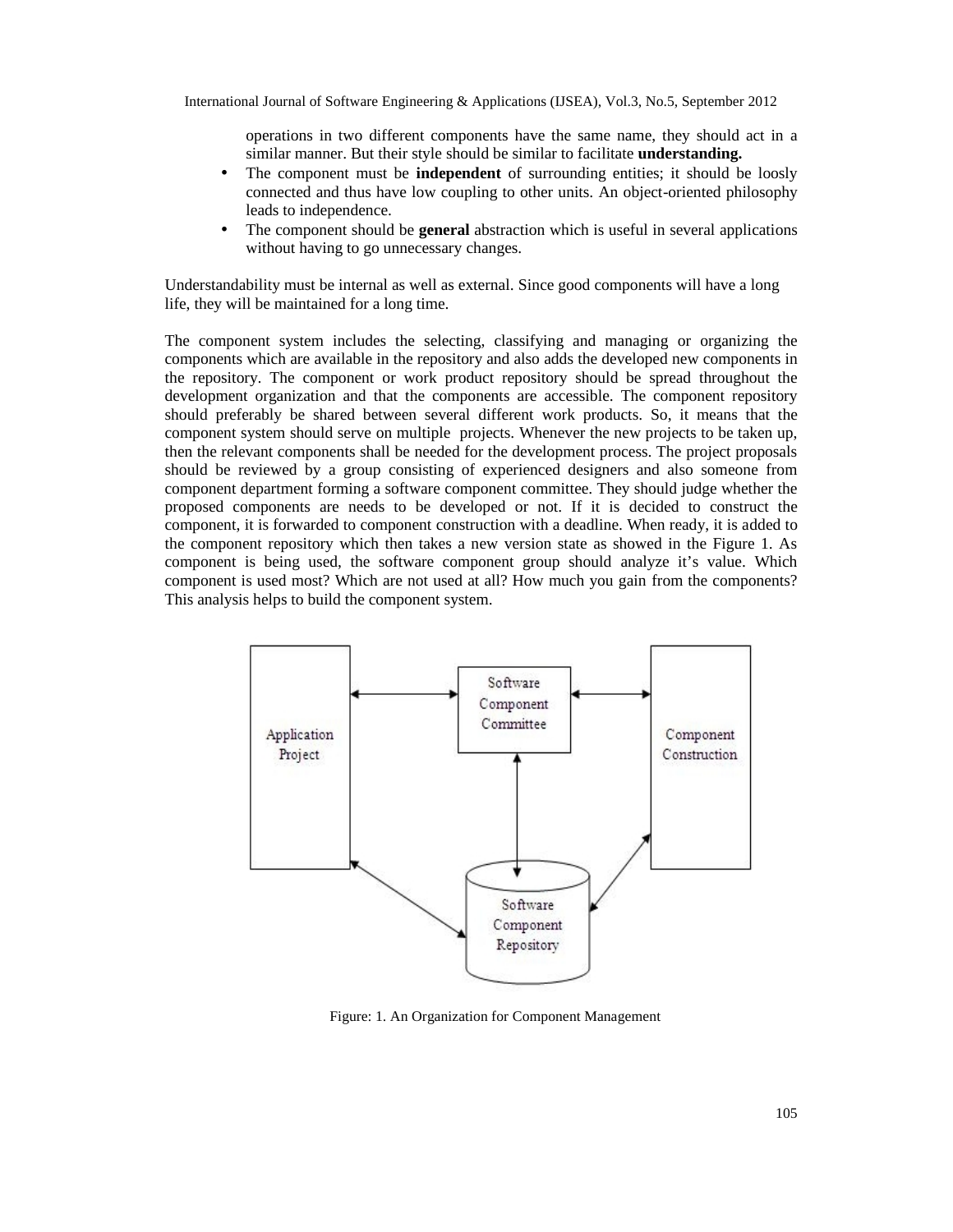# **3. DOMAIN ENGINEERING**

The method of identifying the objects and operations for a class of similar systems helps in improving the software reuse. i.e. for a particular domain. In the terms of software engineering, domains are application areas [9].

There are many definitions about a *domain*. Czarnecki's defines [10]:" an area of knowledge scoped to maximize the satisfaction of the requirements of stakeholders, which includes concepts and terminology understood by practitioners in the area and the knowledge of how to build (part of) systems in the area".

Domain Engineering can be treated as a process where the reusable components are builded and organized and in which the architecture maps the requirements of the domain which has designed based on the domain[11].

Domain Engineering can be stated by the identification of the candidate domains and performing domain analysis and domain implementation which includes both application engineering and component engineering. Domain Analysis is a rigorous process of creating and maintaining the reuse infrastructure in a particular domain. The main purpose of domain analysis is to make the whole work product or component information easily and readily available. The relevant components (if available) has to be extracted from the repository rather than building the new components from the scratch for a particular domain[9].

Domain Analysis mainly focuses on reusability of analysis and design, but not code. This can be achieved by building common architectures, generic models or specialized languages that additionally improve the software development process in the specific problem area of the domain. A vertical domain is a specific class of systems. A horizontal domain contains general software parts being used across multiple vertical domains. Mathematical methods libraries container classes and UNIX tools are the examples of horizontal reuse. The purpose of domain engineering is to identify objects and operations of a class in a particular problem domain [9].

In the process of domain analysis, each component identified can be categorized as follows.

- General-purpose components : These components can be used in various applications of different domains (horizontal reuse).
- Domain-specific components : They are more specific and can be used in various applications of one domain (vertical reuse).
- Product-specific components : They are very specific and custom-built for a certain application, they are not reusable or only useful to a small extent.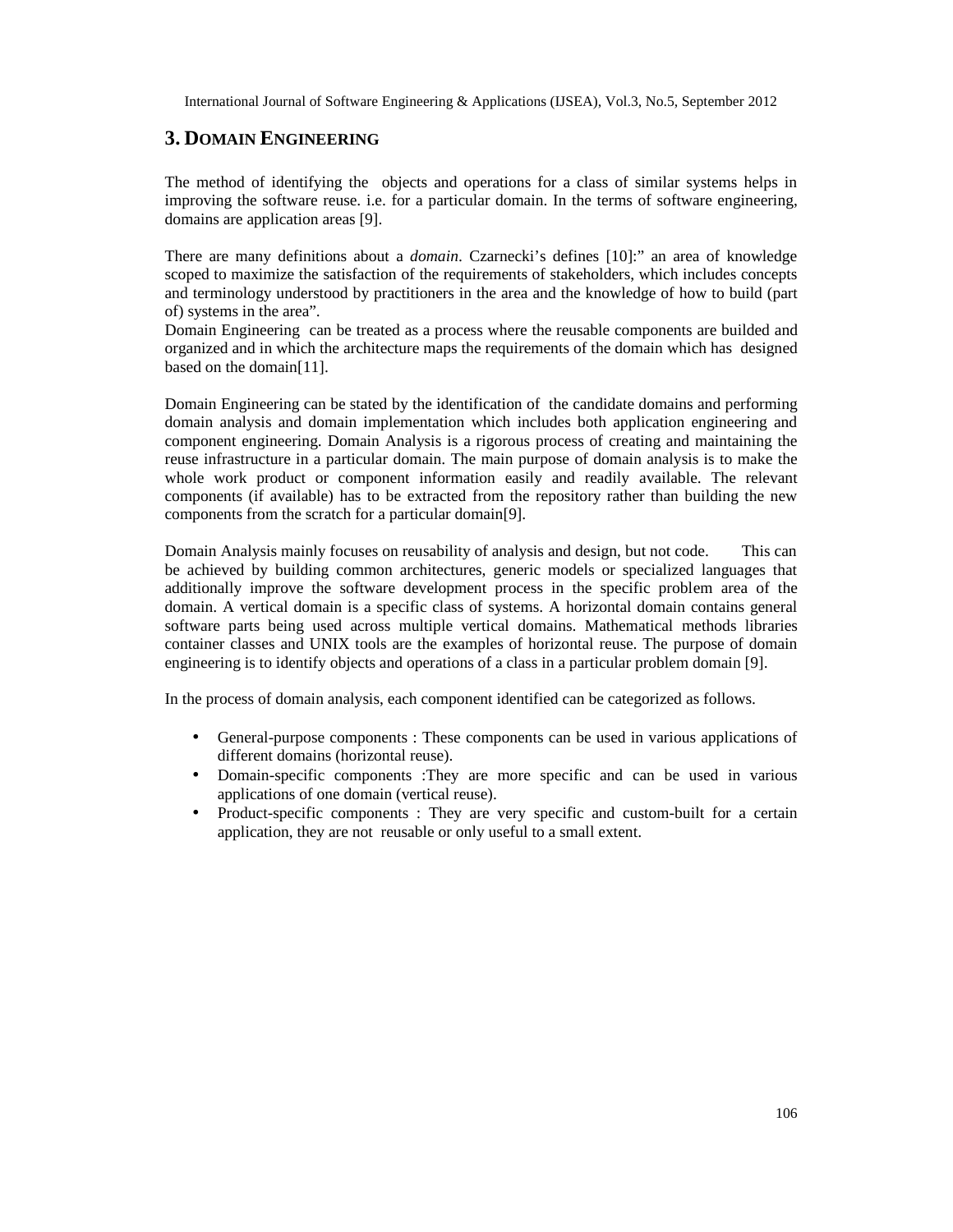

Figure:2. Domain Engineering Process

Domain engineering process [19] is depicted in figure 2. DE consists of three main stages i.e. domain analysis, domain design and domain implementation. For Domain Analysis support, DARE-COTS tool is presented [3]. Initially, in a particular domain it is mandatory to get the universal and variable characteristics of group systems. By abstracting the characteristics, domain analysis model can be generated. Based on this model the domain specific software architecture can be designed and then reusable components will be generated and organized.

## **3.1. APPROACHES FOR DOMAIN ENGINEERING**

There are several known domain engineering tools. Each of these tools specifies a subset of operation requirements[18]

- Domain Analysis and Reuse Environment (DARE) is a tool developed in 1998 to support capturing information from experts, documents and code. Captured domain information is stored in a database that typically contains a generic architecture for the domain and domain-specific reusable components. DARE provides a library search facility with a windowed interface to retrieve the stored domain information [12].
- Family-Oriented Abstraction, Specification and Translation (FAST) is a system family generating method based on an application modelling language(AML) and was guiding developers to create the tools needed to generate software product line using domain engineering phase and application engineering phase.
- Feature Oriented Reuse Method (FORM) as an extension to the Feature Oriented Domain Analysis (FODA), a systematic method of capturing and analyzing commonalities and differences of applications in a domain (features). By using the results to develop domain architectures and components and modelling to discover and understand and capture commonalities' and variability's of a product line [13].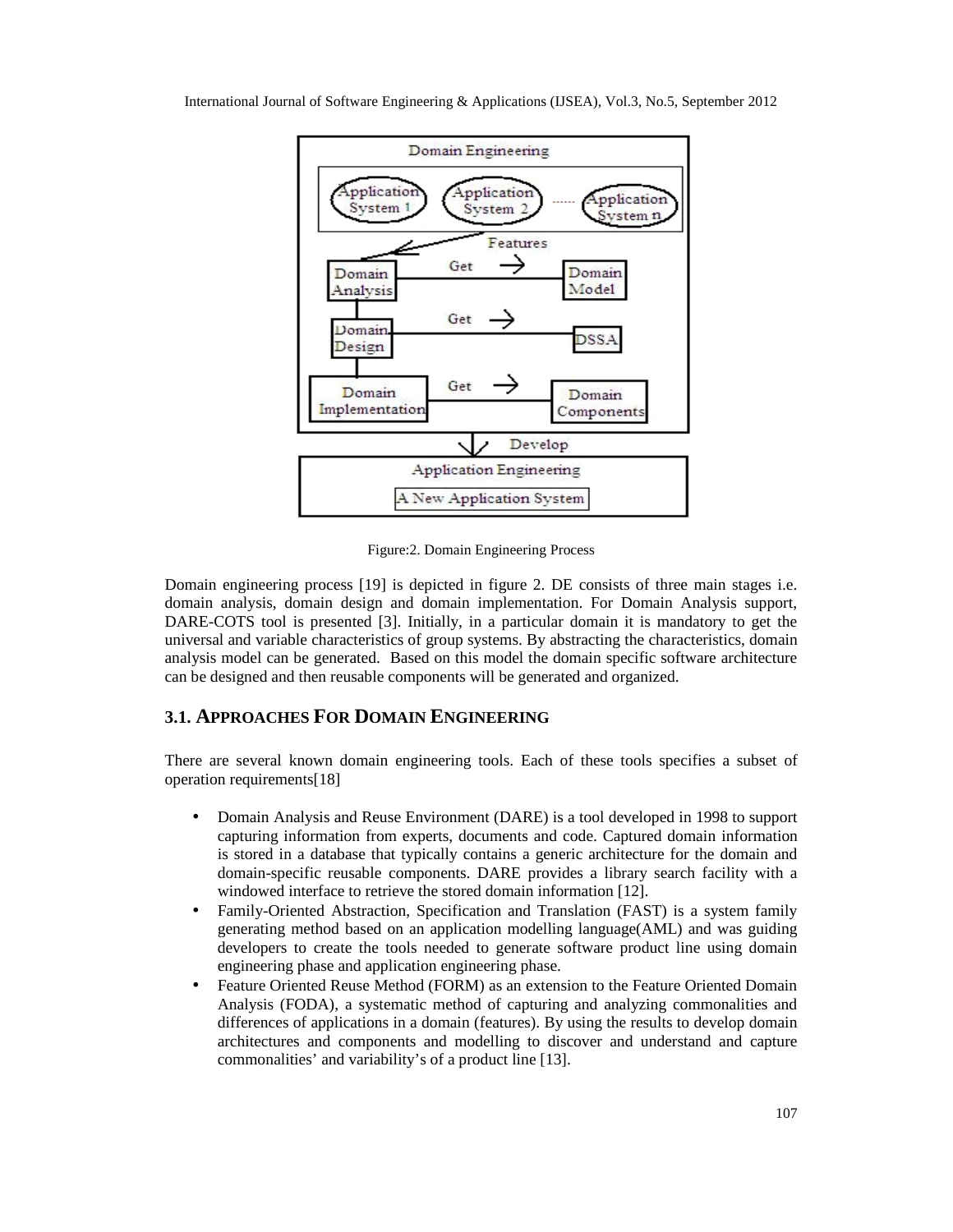- Kobra (KomponentenbasierteAnwendungsentwicklung) is used for component-based development [3]. Kobra method consists of product line development, component based software development and frameworks to provide systematic approach to developing high quality component based application frameworks [14]. Kobra is "technology independent" in the sense that it can be used with all the three major component implementation technologies CORBA, Java Beans and COM.
- Product Line UML-Based Software Engineering (PLUS) is a model-driven evolutionary development approach for software product lines. Apart from the analyzing and modelling a single system, it provides a set of concepts and techniques to explicitly model the commonality and variability in a software product line. With these techniques, object oriented requirements, analysis and design models of software product lines are developed using UML 2.0[15].
- Component Oriented Reverse Engineering (CORE) is a systematic and concrete model used to identify and develop reusable software components by using the reverse engineering techniques. This is used to extract architectural information and services from legacy system and later on convert the services into components [16].

# **4. REUSE METRICS**

Software Design and Code Reuse will be made use in the object-oriented software development. The easiest way of reuse is being the use of a library class(of code), which matches the suits the requirements. Yap and Henderson-Sellers[22] presents two measures designed to evaluate the level of reuse of possible within classes. The reuse ratio( $U$ ) is given by

> Number of Classes U= -------------------------------------- Total Number of Classes

For measuring reuse by using generic programming in the form of templates[23] has been proposed a set of metrics. The metric Method Template Factor (MTF) is defined as the ratio of the number of methods using method templates to the total number of methods as shown below.

> Number of methods using method templates MTF= -------------------------------------------------------------

Total Number of methods

Consider a system, with methods M1,....,Mn. Then,

$$
MTM = \frac{MT(Mi)}{Mi}
$$

where, uses  $MT(Fi) = 1$ , iff method uses template method

0, otherwise

The following like wise code can be used to implement the MTM Metric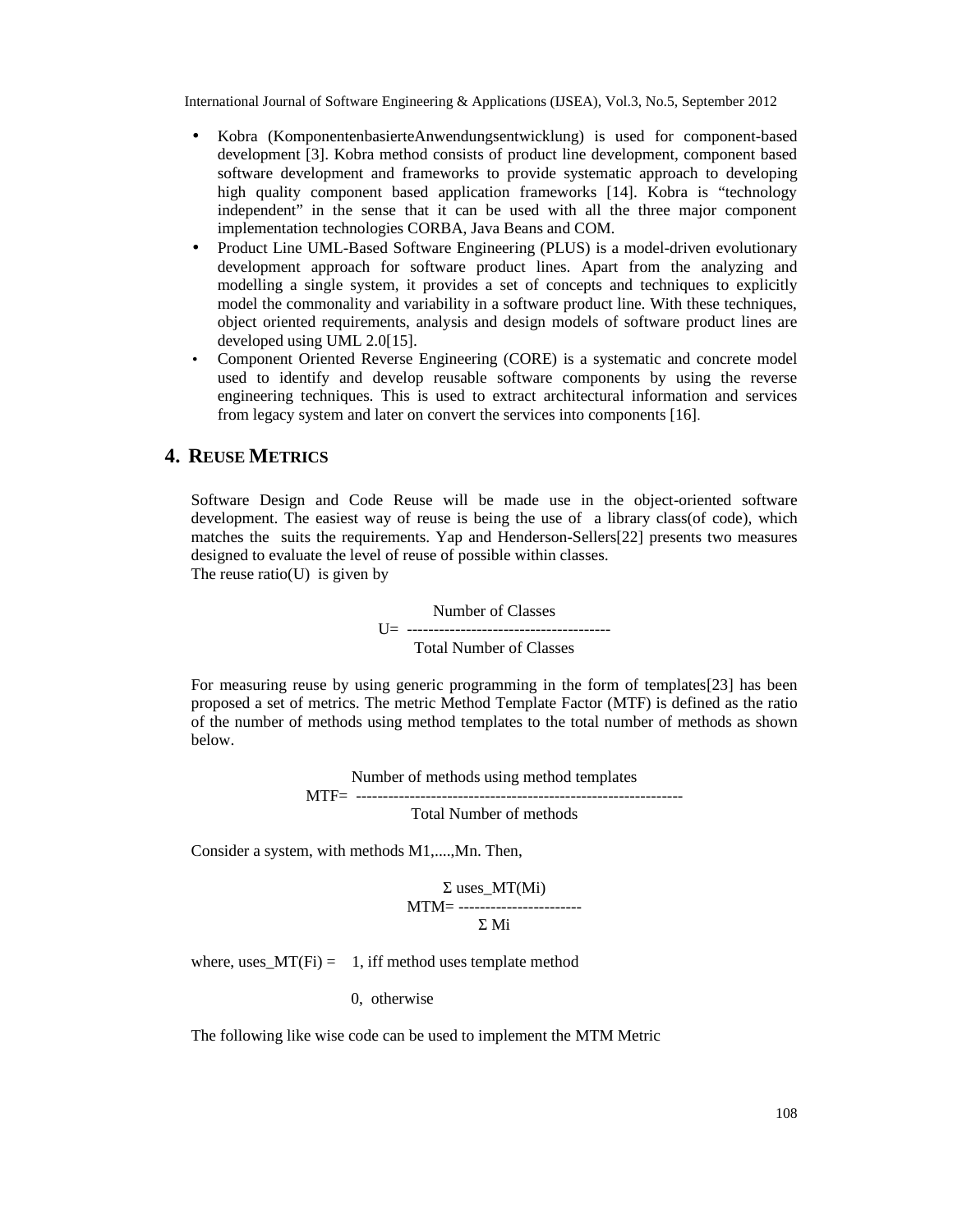```
void function1() {
...........}
template<class T>
void function2(T &x, T&y) {
\dots \dotsvoid function3() {
...........\}
```
Figure: 3 A part of block Code for calculating the metric MTM

In figure 3, the value of metric  $MTM = 1/3$ .

The metric class template factor (CTF) is defined as the ratio of the number of classes using class template to the total number of classes as shown below:

> Number of classes using class templates CTF= ------------------------------------------------------------- Total Number of classes

Consider a system, with classes C1,........Cn. Then

uses  $CT(Ci)$ CTF= ----------------------- Ci<sup>1</sup>

where, uses\_CT(Ci) = 1, iff classes uses class template

0, otherwise

```
class A {
......template<class T, int size>
class B{
Tarr[size];
... \};
```
Figure: 4 A part Source Code for calculating the metric CTF

In figure 4, the value of metric  $CTF = 1/2$ .

### **4.1 IDENTIFYINY REUSE LEVEL USING REUSE METRICS ON HR PORTAL SYSTEM**

The HR Portal system has designed in such a way that the client can interact with the web tier and business tier and can connect to the Data Access Object(DAO) component. The web-tier component consists of the JSP's and Servlets. The Business tier consists of the EJB's. The DAO's consists of the classes with its objects communicating to the database.The web-tier components are HttpServlet, HRProcessServlet, Login Servlet, InterviewResultServlet and RegistrationServlet classes.The Business-tier components are EmployeeBean, InterviewResultsBean, HRProcessBean are the three stateless bean classes.The DAO components are BaseDAO, EmployeeDAO, InterviewDAO, HRDAO, ProcessDAO classes.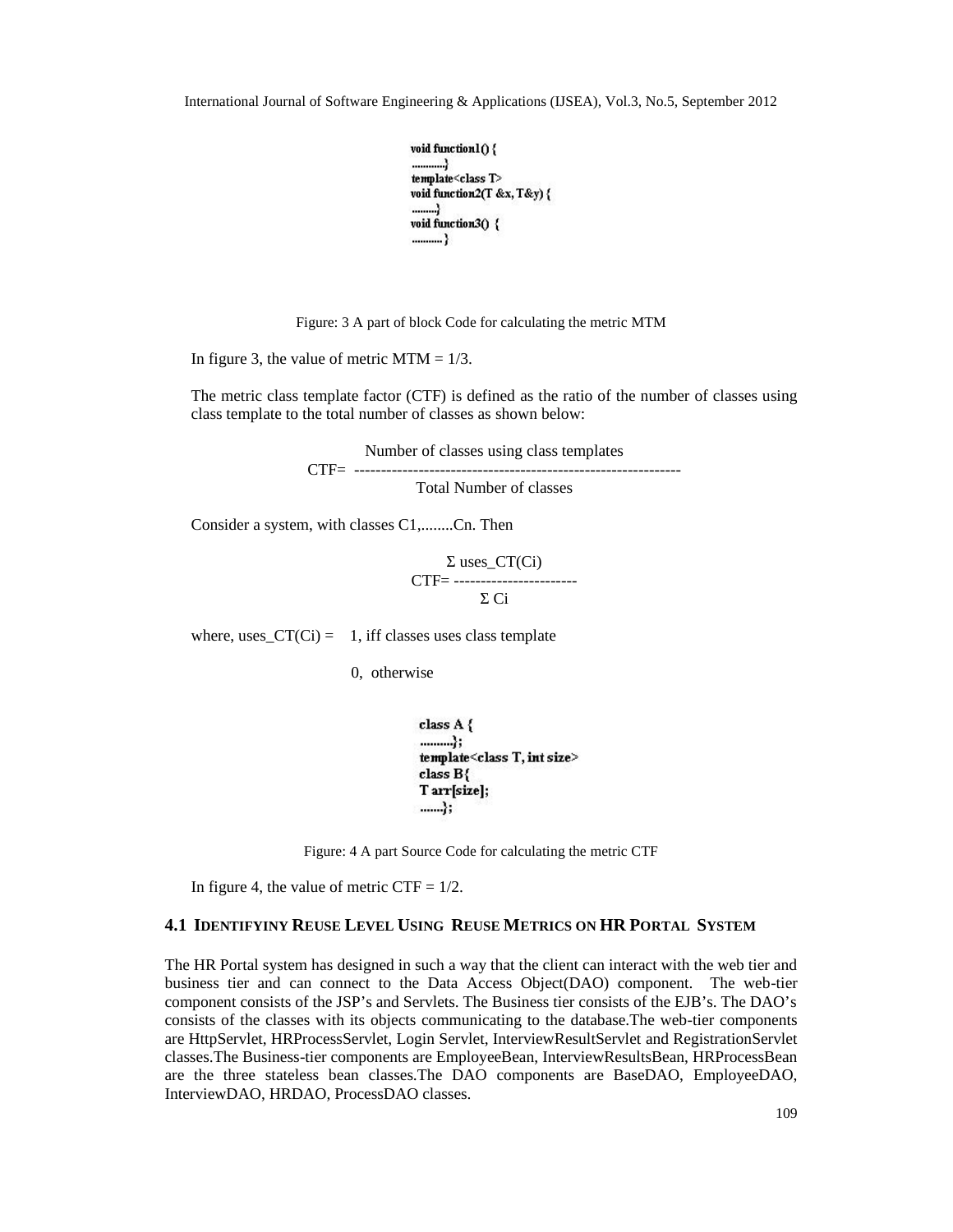

Figure 5:Business-Tier Class Diagram for HR Portal

The design of Figure 5 is about the business tier class diagram in which the relevant classes are showned with its methods. The classes are EmployeeBean, HRProcess, BaseDAO, EmployeeDAO, InterviewDAO, HRDAO, ProcessDAO, EmployeeProfile, EmpSalary, InterviewResult, InterviewResultsBean. Among these classes there are three stateless beans and five are the data access objects. EmployeeBean, InterviewResultsBean, HRProcessBean are the three stateless bean classes.

The metric Class Template Factor (CTF) is defined as the ratio of the number of classes using class template to the total number of classes as shown below:

> Number of classes using class templates CTF= ------------------------------------------------------------- Total Number of classes

Consider a system, with classes C1,........Cn. Then

 $uses_CTCi)$ CTF= ----------------------- Σ Ci

where, uses\_ $CT(Ci) = 1$ , iff classes uses class template

0, otherwise

From the above said metrics, CTF can be calculated on to the HR Portal system,

$$
CTF = \frac{1+1+1}{11}
$$

Under the EmployeeBean class, the getSalary(), authenticate(), addCandidatePofile() methods are designed. The getSalary() will give the salary of the employee which is reflected from the EmpSalary class and further connected to the EmployeeDAO object of the database. The authenticate() method will give registered user can sign in the Login page whose user mane are available in the database. The addCandidateProfile() is designed when the new registered user added to the BaseDAO. InterviewRessultsBean class consists of methods viewInterviewResults()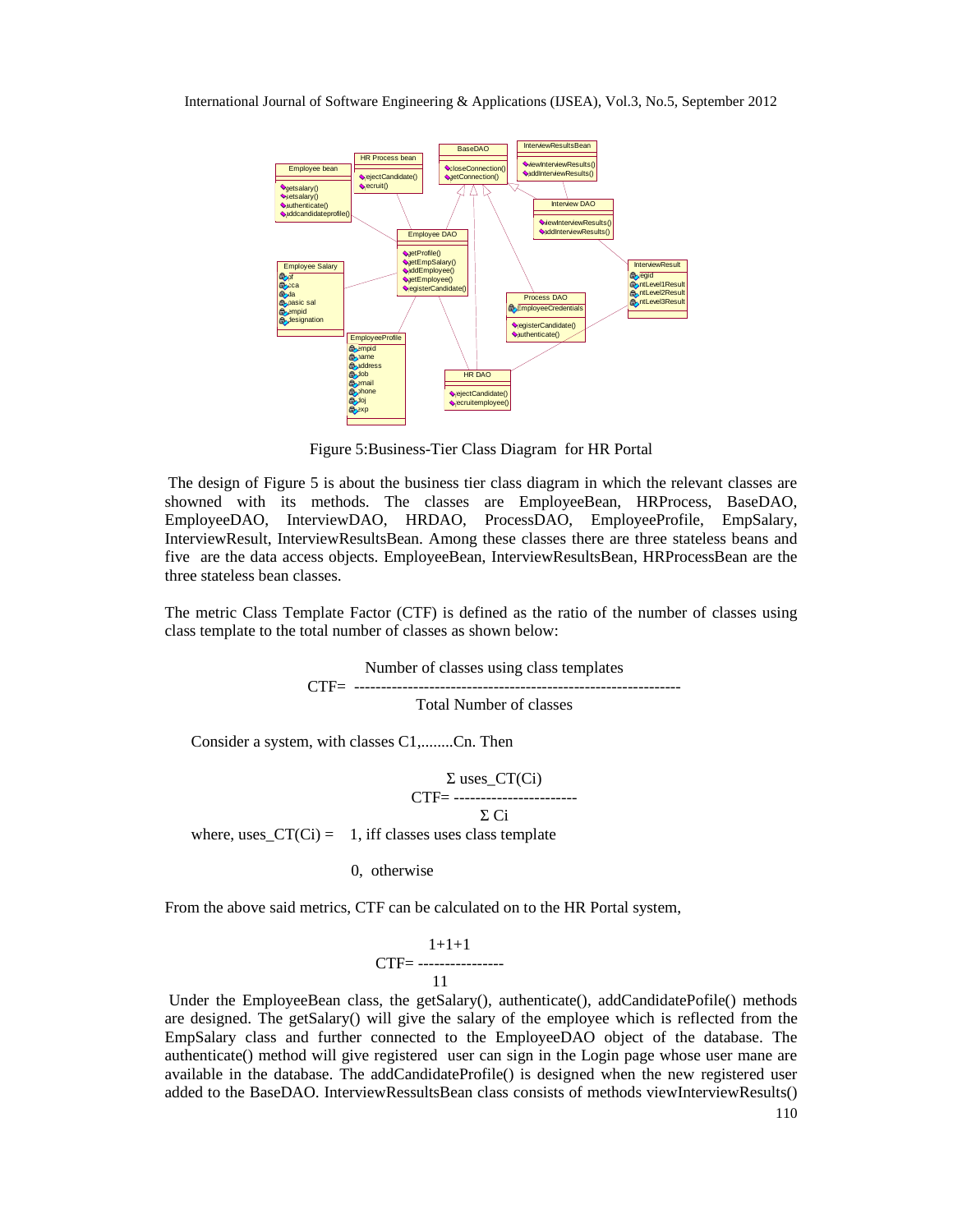and addInterviewResults(). The viewInterviewResults() methods is designed to check the result of the candidate who is pass or fail. The addInterviewresults() method is designed to add the Interviewed Results of the candidate depends upon the InterviewLevels. HRProcessBean class consists of methods rejectCandidate() and recruit().Depending upon the InterviewResltsBean, the recruit() and rejectCandidate() methods are designed to display the result. Thus, all the stateless beans in the HR Portal are designed.

The BaseDAO, EmployeeDAO, InterviewDAO, HRDAO, ProcessDAO are designed as the data access objects to the database. Among these objects, BaseDAO is the root for the other objects such as InterviewDAO, HRDAO, EmployeeDAO, ProcessDAO. BaseDAO class contains getConnection() and closeConnection() methods. The purpose of designing the getConnection() method is to connect to the database and closeConnection() method is to close the database connections. The EmployeeDAO consists of methods as getProfile(), getEmpSalary(), addEmployee(), getEmployee(), registerCandidate(). The design of these methods is based on the employee details. The getProfile() method is designed to give the Employee details such as empid, name, address, date of birth, email, phone, date of joining, experience. The getEmpSalary() method is to give the employee salary as pf, cca, hra, da, basicSal, empId, designation. The addEmployee() method is designed to add the employee to the database. The getEmployee() method is designed to give the Employee details such as empid, name, address, date of birth, email, phone, date of joining, experience. The registerCandidate() method is designed to register the candidate with his registration details which were specified in RegistrationServlet.The database tables are Employee Profile, Employee Salary, Interview Result and Employee Credentials.

The metric Method Template Factor (MTM) is defined as the ratio of the number of methods using method templates to the total number of methods as shown below

> Number of methods using method templates MTM= ------------------------------------------------------------- Total Number of methods

Consider a system, with methods M1,....,Mn. Then,

# uses  $MT(Mi)$

MTM= ----------------------- Σ Mi

where, uses\_MT( $Mi$ ) = 1, iff method uses template method

0, otherwise

The Method Template Factor (MTM) of Employee Bean

 $MTM_{EMPLOYEEBEAN} = 1/3$ 

The Method Template Factor (MTM) of HRProcess

 $MTM_{HRPROCFSS} = 1/2$ 

The Method Template Factor (MTM) of BaseDAO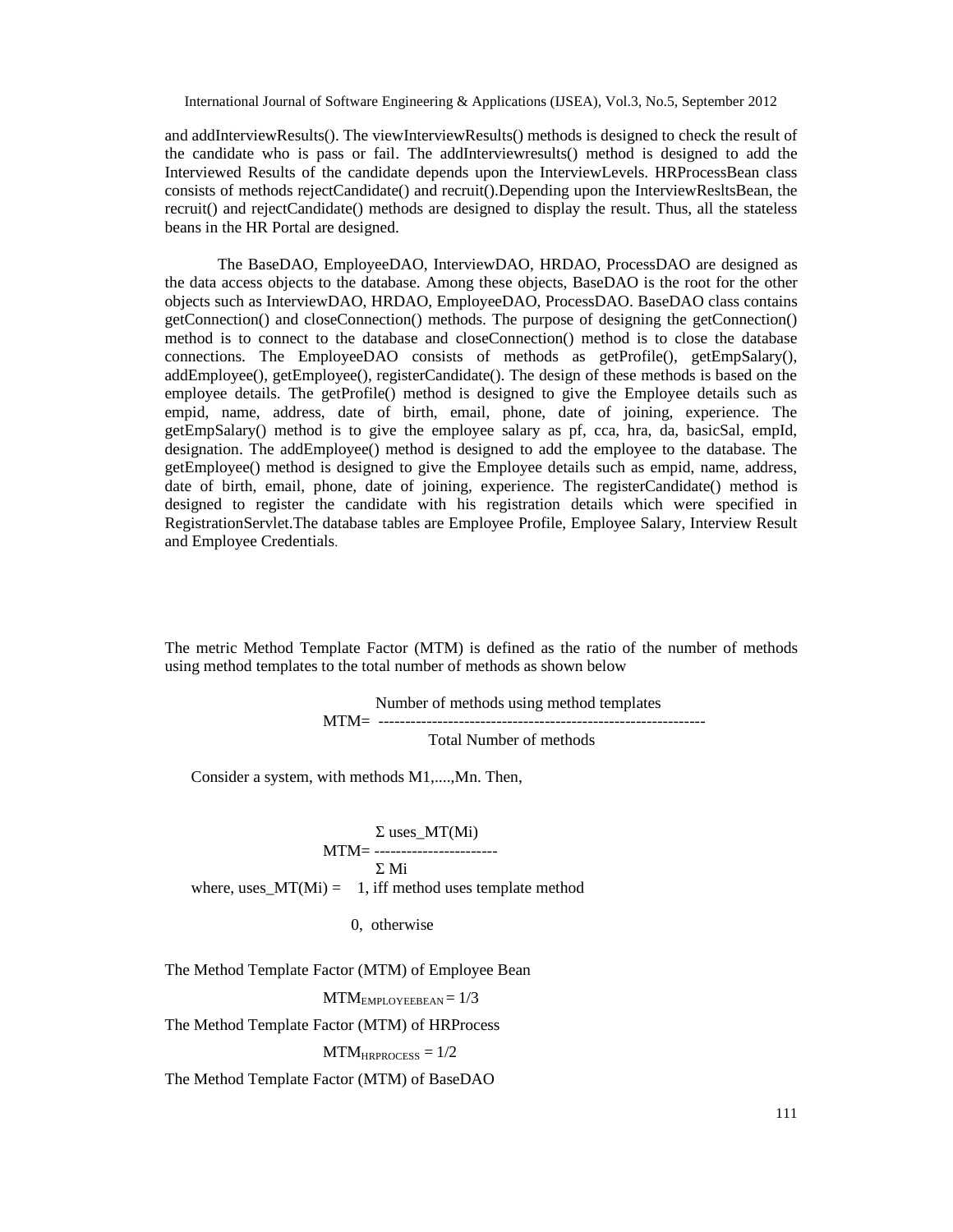$MTM_{BASFDAO} = 2/3$ 

The Method Template Factor (MTM) of InterviewDAO

 $MTM_{INTERVIEW DAO} = 1/2$ 

The Method Template Factor (MTM) of HRDAO

 $MTM_{HRDAO} = 1/3$ 

The Method Template Factor (MTM) of ProcessDAO

 $MTM_{PROCESSDAO} = 1/3$ 

The Method Template Factor (MTF) of EmployeeDAO

 $MTF_{EMPLOYEEDAO} = 2/3$ 

The Method Template Factor (MTF) of EmployeeProfile

 $MTF_{EMPLOYEEPROFILE} = 1/2$ 

The Method Template Factor (MTF) of EmpSalary

 $MTF<sub>EMPSALARY</sub> = 1/2$ 

The Method Template Factor (MTF) of InterviewResult

 $MTF<sub>INTERVIEW RESULT</sub> = 1/4$ 

The Method Template Factor (MTF) of InterviewResultsBean

 $MTF_{INTERVIEWRESUTTBEAN} = 1/2$ 

With these metrics, it is easy to identify the level of reuse in terms of classes and methods. The above metrics gives better understanding of the reuse levels in both class wise and method wise. This results in the extent of reuse has been occurred in the class and number of methods with their part of block code which has effectively reused.

### **5.CONCLUSIONS**

As there is a need to identify the measure of reuse level of the components in terms of both class and method level. A methodology has been proposed for the identification of reuse level which has considered by the approach of reuse metrics and by implementing the Class Template Factor(CTF) and Method Template Factor(MTF). This criteria will helps in identifying the level of reusability of the components in an application. As a future scenario, it is needed to implement this methodology to realize on any domain with some results. By considering this methodology , the productivity can be grown easily in the organization.

#### **ACKNOWLEDGEMENTS**

The work was partly supported by the R & D Cell of Muffakham Jah College of Engineering & Technology, Hyderabad, India. The authors would like to thank to all the people from Industry and Academia for their active support.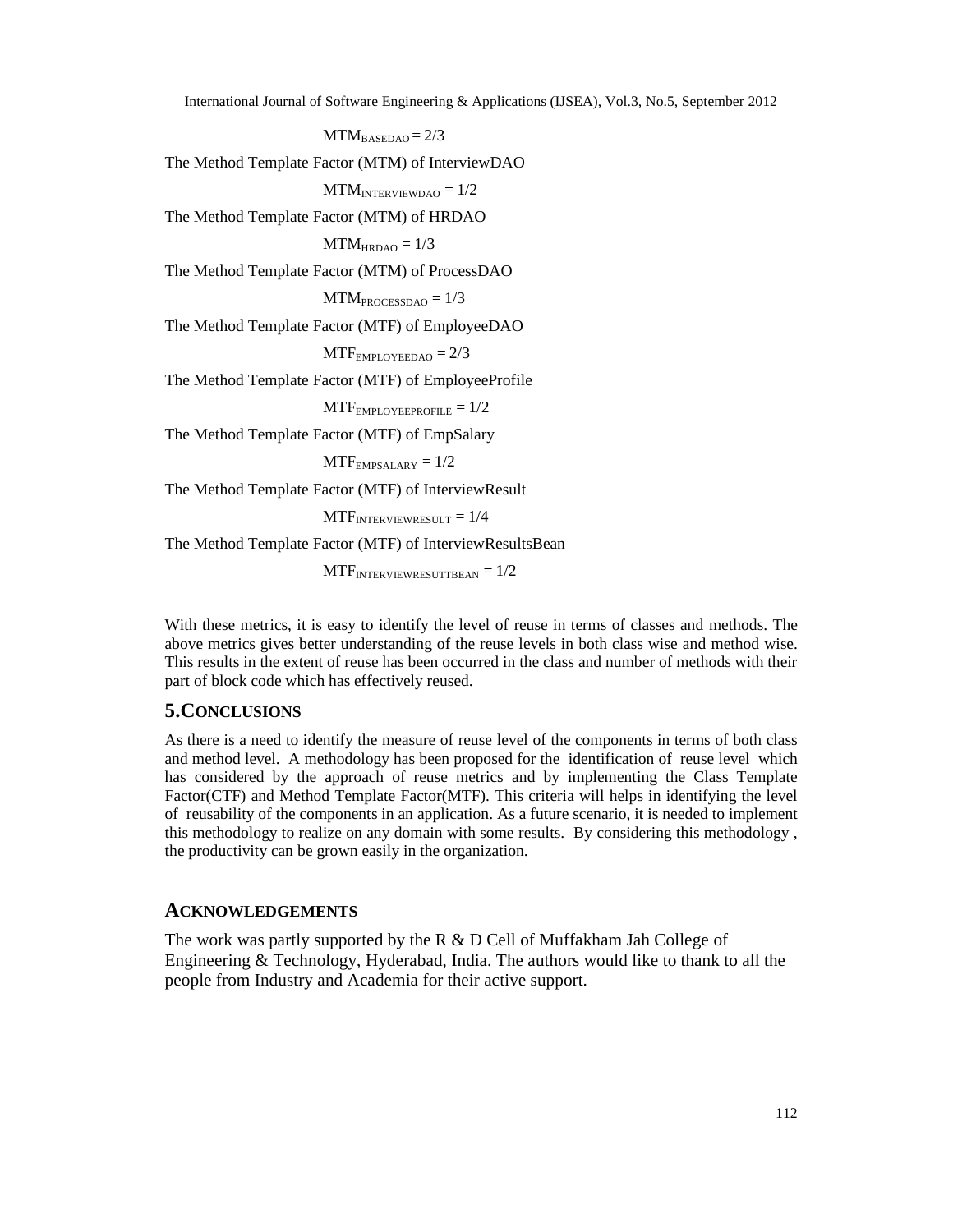#### **REFERENCES**

- [1] L.D.Blak, A.Kedia, PPT: A COTS Integration Case Study, Proceeding of 22nd International Conference on Sofwtare Engineering (ICSE) Orlondo, 2002, pp.41-48
- [2] Clemens Szyperski," Component Software: Beyond Object-Oriented Programming" 2nd Edition, Addison-Wesley Publications.
- [3] William B. Frakes, Kyo Kang: Software Reuse and Research: Status and Future, IEEE Transactions on Software Engineering", Vol. 31, No. 7, July 2005
- [4] Xichen Wang, Luzi Wang: Software Reuse and Distributed Object Technology, IEEE Transactions on Software Engineering, 2011.
- [5] Sametinger: Software Engineering with Reusable Components, Springer-Verlag, ISBN 3- 540-62695- 6, 1997.
- [6] Jianli He, Rong Chen, Weinan Gu: A New Method for Component Reuse, IEEE Transactions on Software Engineering, 2009.
- [7] N Md Jubair Basha, Chandra Mohan: A Strategy to identify components using clustering approach for component Reusability, WSE,CS & IT 06, pp.397-406, 2012.
- [8] Yong-liu, Aiguang-Yang: Research and Application of Software Reuse, ACIS International Conference on Software Engineeing, Artificial Intelligence, IEEE, 2007.
- [9] N Md Jubair Basha, Salman Abdul Moiz, A.A.Moiz Qyser: Performance Analysis of HR Portal Domain Components Extraction, IJCSIT, Vol. 2(5), 2011, 2326-2331.
- [10] Czarnecki, K., Eisenecker, U.W.:Generative Programming: methods, tools and applications. Addison Wesley, London, 2000.
- [11] Fuqing Yang, Bing Zhu, Hong Mei : Reuse oriented requirements modeling, Tsinghua University Press, Beizing, 2008.
- [12] W B. Frakes, R. Prieto-Diaz, C. Fox: DARE-COTS. A Domain Analysis support tool, Computer Science Society, 1997. Proceedings, XVII International Conference of the Chilean 10-15, Nov. 1997, pp 73-77.
- [13] J. Coplien, D. Hoffman and D. Weiss: Commanality and variability in software, IEEE Software vol. 15, No. 6, Nov-Dec. 1998, pp 37-45.
- [14] K.C. Kang, J. Lee, P.Donohoe: Featured Oriented Product Line Engineering, IEEE Software vol. 15, No. 6, pp 58-65, Jul- Aug 2002.
- [15] C. Atkinson, J. Bayer, D. Muthig: Component Based Product Line : The KobrA Approach, 1st International Conference on Software Product Line Conference, Denver, 2000. Pp 289-310.
- [16] S.K.Misra, D.S.Kushwaha,A.K.Misra,"Creating Reusable Software Component from Obejct-Oriented Legacy System through Reverse Engineering", in Journal of Object Technology, Jan-Feb 2009, pp. 133-152.
- [17] J.K.Lee, S.J.Jaung, S.D.Kim,"Component identification method with Coupling and Cohesion", in Proceedings of 8th Asia-Pacific Software Engineering Coneference, Macau, China, 2001 , pp. 79-86.
- [18] N Md Jubair Basha, Salman Abdul moiz," A Framework Studio for Component Reusability", JSE-2012, CS & IT 04, pp. 325–335, 2012.
- [19] N Md Jubair Basha, Salman Abdul moiz, " A Methodology to manage victim components using CBO Measure", in International Journal of Software Engineering & Applications (IJSEA), Vol. 3, No.2, March 2012.
- [20] Salman Abdul Moiz, N. Md. Jubair Basha, Extraction of State Transition Diagrams from Legacy C++ Application, Procedia Technology, Volume 4, 2012, Pages 543-547, ISSN 2212-0173, 10.1016/j.protcy.2012.05.086.
- [21] Md Jubair Basha, N.; Moiz, Salman Abdul; , "Component based software development: A state of art," Advances in Engineering, Science and Management (ICAESM), 2012 International Conference on , vol., no., pp.599-604, 30-31 March 2012.
- [22] Yap, L.M. Henderson-Sellers, B., "Consistency Considerations of Object-Oriented Class Libraries, technical report", University of New South Wales, 1993.
- [23] Aggarwal. K.K, Singh Y, Kaur A, Malhotra R," Empirical Analysis for investigating the effect of object oriented metrics on fault proneness: A replicated case study", Software Process Improvement and Practice, 16(1):39-62, 2009.